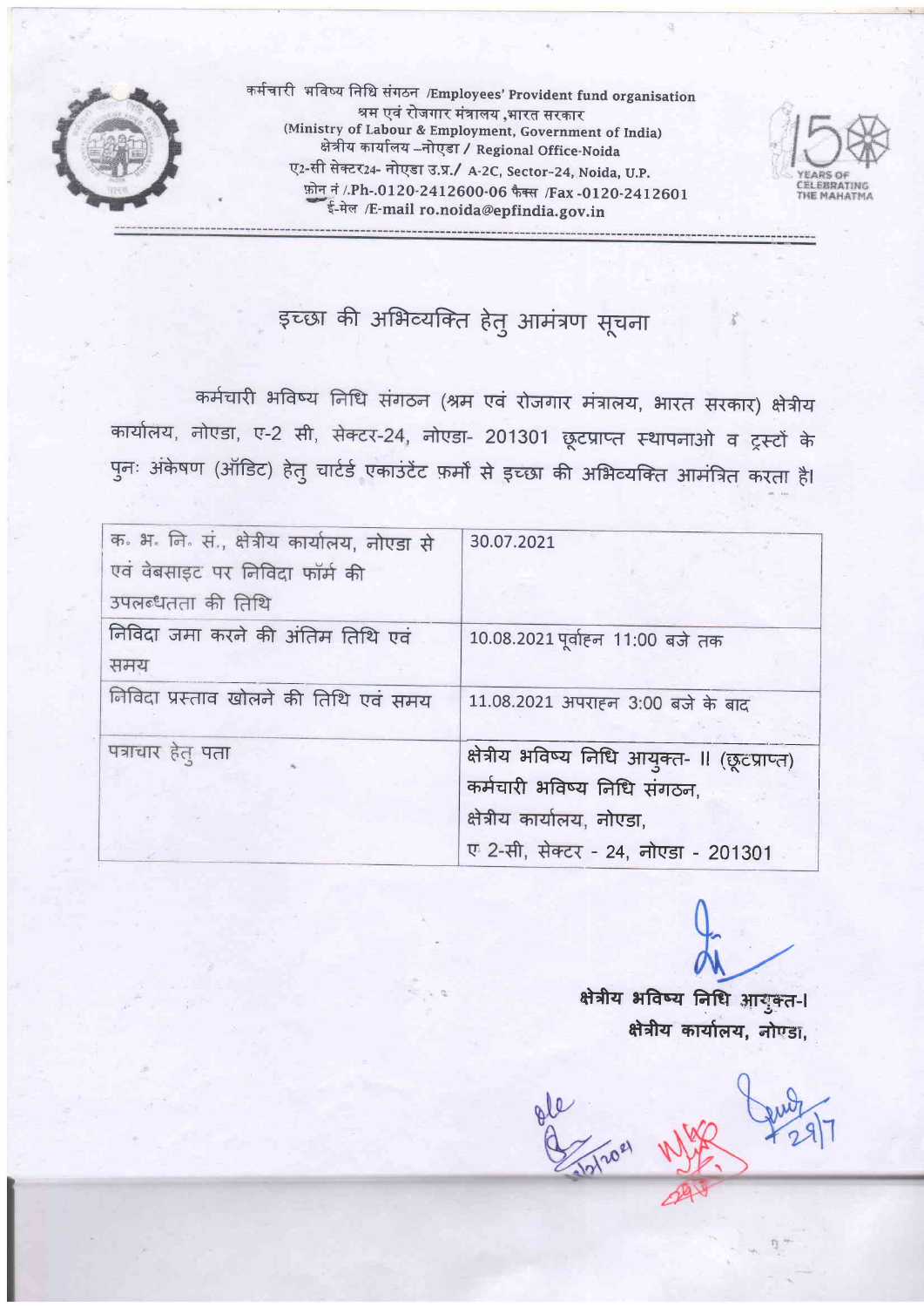

कर्मचारी भविष्य निधि संगठन /ɛmployees' Provident fund organisation<br>श्रम एवं रोजगार मंत्रालय ,भारत सरकार (Ministry of Labour & Employment, Government of India) क्षेत्रीय कार्यालय -- नोएडा / Regional Office-Noida ए2-सी सेक्टर24- नोएडा उ.प./ A-2C, Sector-24, Noida, U.P. फ़ोन नं /.Ph-.0120-2412600-06 फैक्स /Fax -0120-2412601 <del>ई मेल</del> /E-mail ro.noida@epfindia.gov.in



# NOTICE INVITING EXPRESSION OF INTEREST

Employees' Provident Fund Organisation (Ministry of Labour & Govt. of India), Regional office, Noida, A-2c, sector-24, Noida- 201301 invites Expression of Interest for Empanelment of chartered Accountant Firms for re-audit of Exempted establishment and Trusts.

| Date of availability of Tender Form on<br>website and from the EPFO, Regional Office,<br>Noida. | 30.07.2021                                                                                                                                        |
|-------------------------------------------------------------------------------------------------|---------------------------------------------------------------------------------------------------------------------------------------------------|
| Last date and time for submission of tender.                                                    | 10.08.2021 till 11:00 a.m                                                                                                                         |
| Time and date of opening of tender offers                                                       | 11.08.2021 after 3:00 p.m                                                                                                                         |
| <b>Address for Communication</b>                                                                | Regional P.F. Commissioner-II (Exemption)<br>Employees' Provident Fund Organisation,<br>Regional Office, Noida<br>A-2C, Sector -24, Noida-201301. |

Regional P.F. Commissioner-l Regional Office, Noida.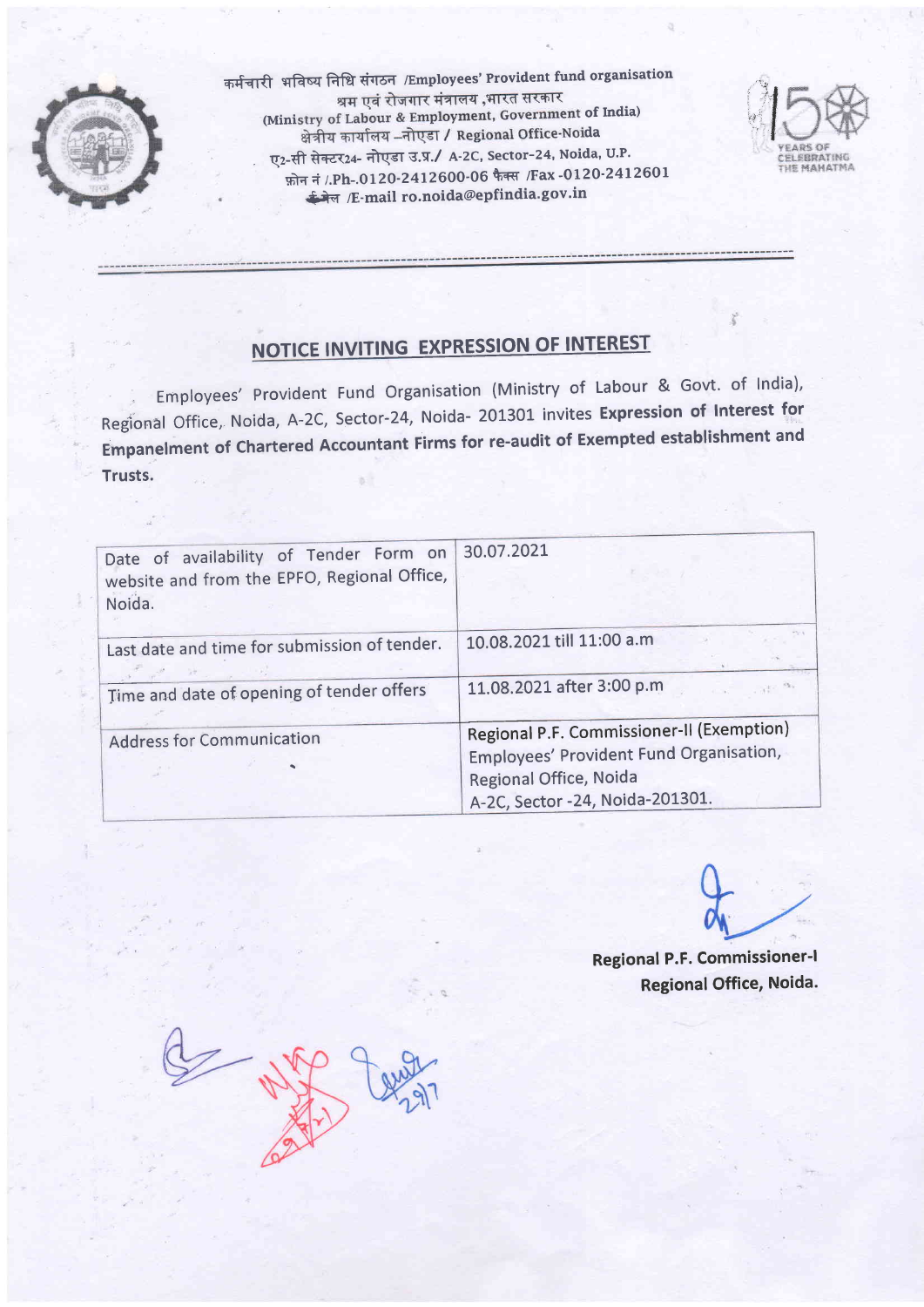# 1. Duties & Responsibilities of the Empanelled Auditor.

- 1.1 The Auditor while conducting audit of the Provident Fund Accounts of the **Exempted Provident Fund Trusts, must:**
- 1.1.1 Ensure that the audit is to be conducted by a team consisting of one leader and at least one staff personnel (who is qualified chartered accountant with at least one year of work experience). The leader of the team should be qualified chartered accountant with at least five years of experience in the field of Statutory Audit preferably with experience in the field of audit of recognized pension funds/ provident funds/ superannuation funds. The audit should be carried out under direct supervision of a Partner of the chartered accountant firm if the leader of the Team is not a Partner of the Chartered Accountant firm.
- L.L.2 Ensure that their firm is not engaged for audit of the same Exempted Provident Fund Trusts for any purpose other than the terms of reference contained in this EOl. This restriction would be only for the period during which the CA firm is empanelled as Auditor for audit of Exempted Fund Trusts.
- 1.1.3 Ensure to the best possible extent, that the team leader appointed to conduct the audit should continue in his role till the completion of the assignment; For any reason, if there is a change in the team leader appointed to conduct the audit, the same should be intimated to EPFO immediately.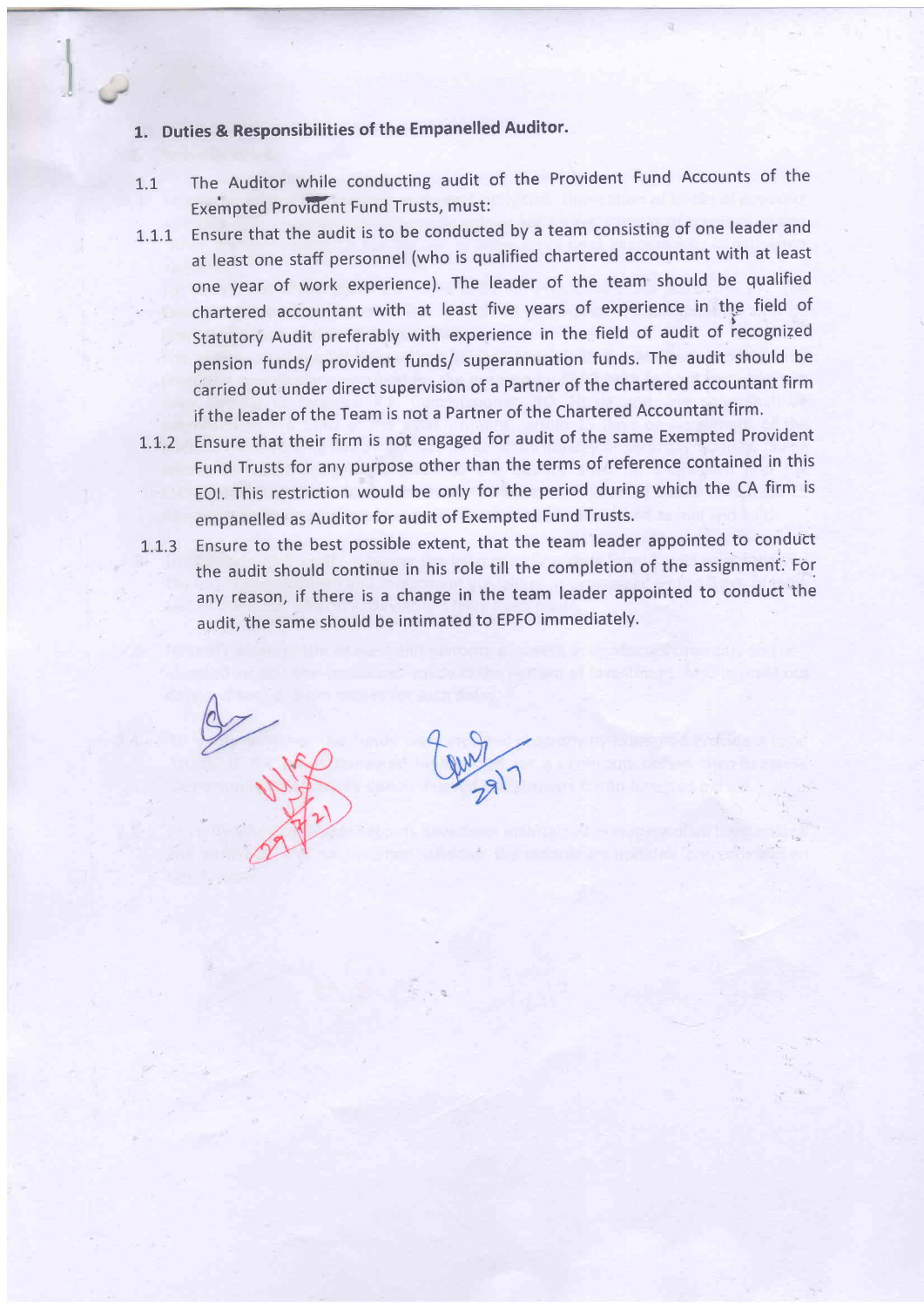### 2. Scope of Work:

U

/  $\sqrt{2}$ 

2.1 To handle various tax matters and allied activities, finalization of books of accounts special audit, reconciliation of specific entries appearing in books of accounts or any other matter relating to tax matter or accounts or book keeping etc., as and when required.

To carry out third party audit /re-audit of Provident Fund Accounts of the Exempted Provident Fund Trusts (Total 18 Exempted Establishments and 06 Exempted Trusts under EPFO, RO, Noida.

The auditor shall submit the audited balance Sheet with the Auditor's report in the proforma specifically prescribed for the purpose by EPFO both in hard copy and soft copy directly to Regional P.F. Commissioner, RO, Noida and one copy shall be submitted to the CMD of the establishment, within 15 days of assignment of the audit or next working day of  $15<sup>th</sup>$  day be gazetted holiday or Saturday/Sunday, failing which the audit assignment given to the auditor shall be withdrawn and the Establishment shall be allotted for audit to different empanelled auditor and fresh 15 days shall be given and previous audit report shall be considered as null and void.

- To examine and verify whether the Exempted Provident Fund Trusts have followed the investment pattern and investment guidelines as prescribed by the Govt. of India and to point out wherever deviations have been made. 2.2
- To verify whether the interest and maturity proceeds are collected promptly and reinvested as per the provisions made in the pattern of Investment. Also to point out delays, if any, and the causes for such delay. 2,3
- To verify whether the funds were invested promptly by Exempted Provident Fund Trusts. lf the funds remained un-invested for a significant period, then to assess Cpportunity cost/benefit due to delayed investments for un-invested period. 2.4
- To verify whether proper records have been maintained in respect of all transactions and contracts and to ascertain whether the records are updated correctly and on timely basis. 2.5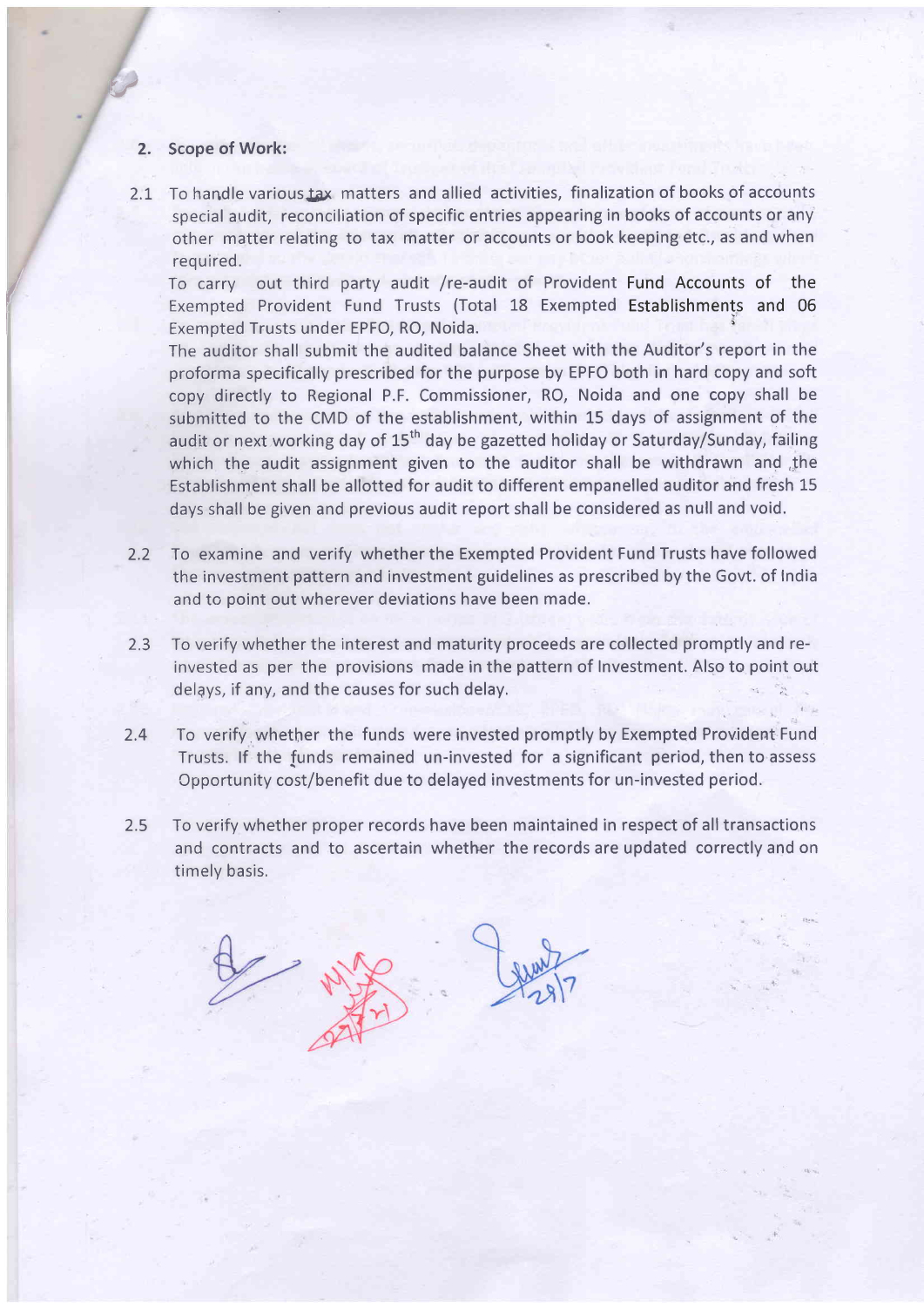- $2.6$ To verify whether all shares, securities, debentures and other investments have been held in the name of Board of Trustees of the Exempted Provident Fund Trusts.
- To verify whether there is any violation of the 29 conditions of grant of exemption by  $2.7$ the employer of the exempted establishments and the Exempted provident Fund Trusts and if so the details thereof. To bring out any other point/ shortcomings which comes to notice of auditor during the course of audit.
- $2.8$ To examine whether the Employer/ Exempted Provident Fund Trust has taken steps<br>to rectify the shortcomings if any pointed out during the previous Appua to rectify the shortcomings, if any, pointed out during the previous Annual compliance Audit conducted by the EPF Authority or the Third-Party Auditor. , ',
- 2.9 To access and report the Provident Funds Liability which will be passed on to the EPFO in the event of cancellation of exemption of a particular defaulting Establishment having Exempted Provident Fund and the scope & feasibility for recovery of such liability from the defaulting Establishment and the employers.
- 2.to The empanelment does not confer any right, whatsoever, to the empanelled Chartered Accountant Firms to claim any monetary fees for empanelment or to claim for any audit assignment mandatorily.
- 2.11 The empanelment shall be for a period of 3 (three) years from the date of issue of intimation letter of such empanelment which is extendable further on mutually agreed terrns subject to approval from competent authority.
- 2.12 Regional Provident Fund Commissioner/OIC, EPFO, RO, Noida may cancel the empanelment of any Chartered Accountant Firm(s) if any terms and conditions of empanelment is found violated.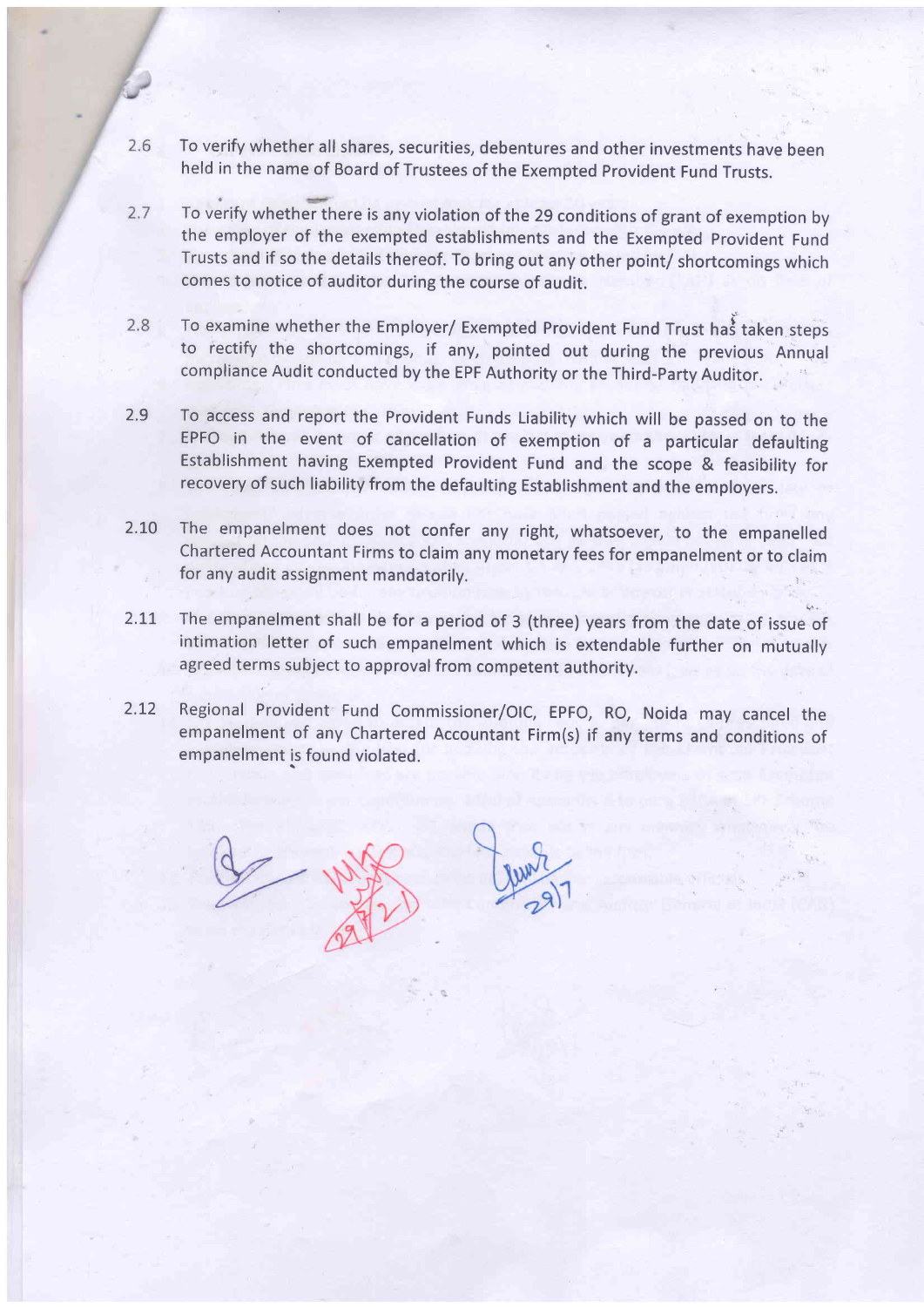### 3. Bid Evaluation Criteria:

/

/  $f$ 

- 1. Applicant Firms should be in existence for at least 10 years.
- Z. The name of the Partnership Firm should be registered with the lCAl.
- 3. Firm should have valid full time certificate of practice issued by lCAl.
- 4. Should have valid Income Tax Permanent Account Number (PAN) as on date of application.
- 5. There must be at least 05 Qualified Chartered Accountants working as fulltime partners as on the date of submission of proposal with at least 1 full time FCA.
- 6. Application Firm must have experience of auditing accounts/ handling tax matters with govt. Organisations/ PSEs.
- 7. Average Annual Turnover of the firm of the last three years should be at least Rs. 75 lakhs.
- 8. The Firm/ any partner should not have been convicted by a court of law or indictment/ adverse order should not have been passed against the firm/ any partner till the date of application. The Firm/ any partner should not have been held guilty of any professional misconduct under CA Act, t949 (as amended) during last <sup>5</sup> years or penalised under any taxation laws by the lCAl or any other statutory body.
- 9. The Firm/ any partner should not be facing any investigation/ inquiry by any tax authority for violation of any provisions of taxation laws.
- 10. The Firm should comply with all the applicable Tax and Labour laws as on the date of submission of proposal.
- 11. The Firm should agree to accept the Auditing Fees as per the rates prescribed and guidelines given by the lCAl for auditing the accounts of the Exempted Provident Fund Trusts and such fees are payable directly by the employers of such Exempted establishments as per condition no. 24(a) of Appendix A to para 27AA of EPF Scheme 1952. The RPFC/OIC, EPFO, RO, Noida shall not in any manner, whatsoever, be involved in determining the auditing fees payable to the firm.
- 12. The firm should have functional office in Delhi having responsible officials.
- 13. The Firm must be empanelled with Comptroller and Auditor General of India (CAG) as on the date of EOl.

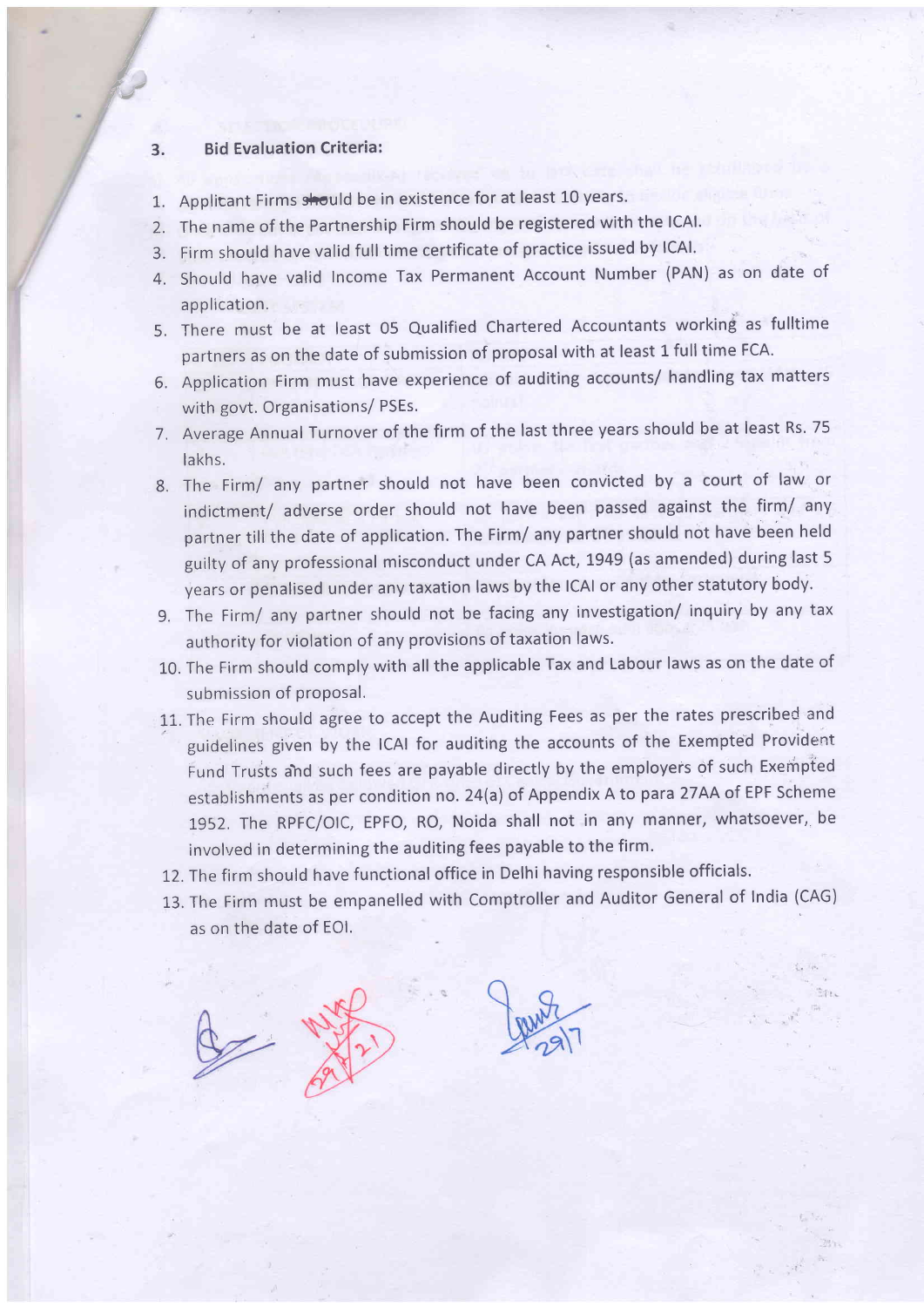#### **SELECTION PROCEDURE:**  $\overline{4}$ .

- a) All applications (Appendix-A) received up to last date shall be scrutinized by a committee appointed by the RPFC-I/Competent Authority to decide eligible firms.
- b) Once the firm is decided as eligible then top 15 firms will be selected on the basis of points scored on different criteria. The point system will be as follows:-

### **POINT SYSTEM**

| S.NO. | <b>ELIGIBILITY</b>            | <b>POINTS</b>                                                                           |
|-------|-------------------------------|-----------------------------------------------------------------------------------------|
|       | <b>EXPERIENCE OF FIRM</b>     | 0.5 point for every calendar year (Max. 15<br>points)                                   |
| 2.    | <b>Full time FCA Partners</b> | 05 points for first partner and 2.5 point from<br>2 <sup>nd</sup> partner onwards       |
| 3.    | <b>Full time ACA Partner</b>  | 03 points each for first 05 partners and 1.5<br>points each for 6 <sup>th</sup> onwards |
| 4.    | <b>Full time CA Employees</b> | 01 point for every CA (Max 20 points)                                                   |
| 5.    | Turnover                      | $^{\circ}$ in<br>01 point for each lakh above 75 lakh                                   |

 $\mathbf{r}$ 

## 5. ALLOTMENT OF WORK:

Allotment shall be followed GFR rules of Central Government.